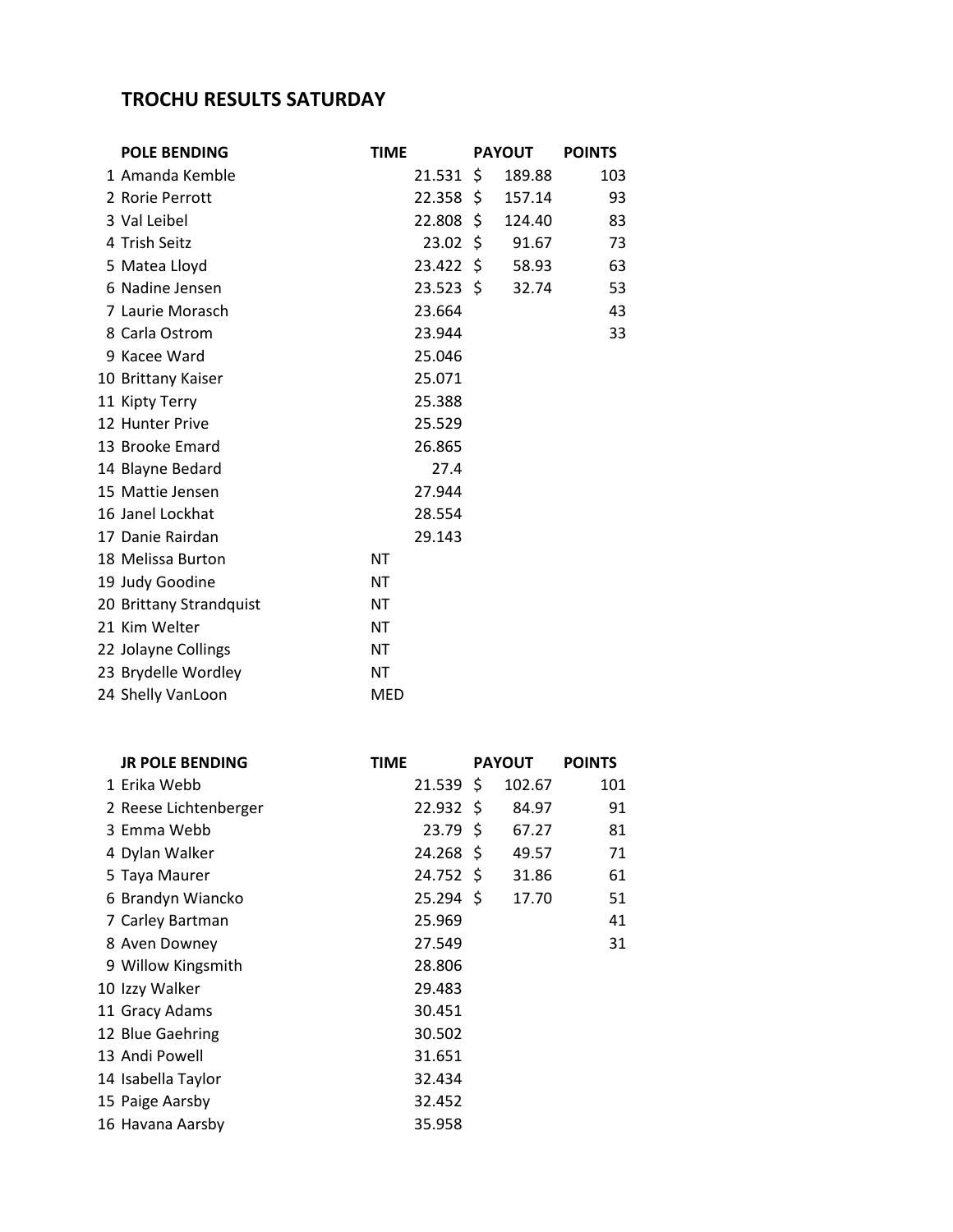| 17 Hadlee Gaehring     |    | 36.032 |
|------------------------|----|--------|
| 18 Charli Walker       |    | 38.442 |
| 19 Rylee Lichtenberger |    | 47.324 |
| 20 Carley Dezotell     | NΤ |        |
| 21 Ryanne McKenna      | ΝT |        |
|                        |    |        |

| LITTLE COWGIRL POLE BENDING | <b>TIME</b>    | <b>PAYOUT</b> | <b>POINTS</b> |
|-----------------------------|----------------|---------------|---------------|
| 1 Kenlee Crowe              | 25.841 \$      | 44.62         | 89            |
| 2 Kinzie Peatman            | 28.247 \$      | 33.47         | 79            |
| 3 Veronica Archer           | $28.393 \;$ \$ | 22.31         | 69            |
| 4 Ava Boxma                 | $30.655$ \$    | 11.16         | 59            |
| 5 Bronlynn Wiancko          | 32.992         |               | 49            |
| 6 Willow Hooper             | 33.987         |               | 39            |
| 7 Kayla Boxma               | 35.016         |               |               |
| 8 Downey Monroe             | 35.347         |               |               |
| 9 Huxley Thom               | ΝT             |               |               |

| <b>GOAT TYING</b>  | <b>TIME</b> |                     | <b>PAYOUT</b> | <b>POINTS</b> |
|--------------------|-------------|---------------------|---------------|---------------|
| 1 Tori Brower      |             | $7.71 \;$ \$        | 126.10        | 89            |
| 2 Matea Lloyd      |             | $8.85\frac{2}{3}$   | 94.58         | 79            |
| 3 Shayna Brower    |             | $10.38 \; \text{S}$ | 63.05         | 69            |
| 4 Shelby Kingsmith |             | $12.52 \div$        | 31.53         | 59            |
| 5 Brydelle Wordley |             | 18.83               |               | 49            |
| 6 Charlee Derr     |             | 22.37               |               | 39            |
| 7 Jolayne Collings | ΝT          |                     |               |               |
| 8 Blayne Bedard    | NT          |                     |               |               |
| 9 Mattie Jensen    | ΝT          |                     |               |               |

| <b>JR GOAT TYING</b>   | <b>TIME</b> |                     | <b>PAYOUT</b> | <b>POINTS</b> |
|------------------------|-------------|---------------------|---------------|---------------|
| 1 Hadlee Gaehring      |             | $11.42 \text{ }$    | 73.14         | 94            |
| 2 Rylee Lichtenberger  |             | $11.92 \text{ }$    | 60.53         | 84            |
| 3 Brandyn Wiancko      |             | $14.1 \; \text{S}$  | 47.92         | 74            |
| 4 Emma Webb            |             | 14.31 S             | 35.31         | 64            |
| 5 Blue Gaehring        |             | $16.4 \; \text{S}$  | 22.70         | 54            |
| 6 Erika Webb           |             | $17.18 \; \text{S}$ | 12.61         | 44            |
| 7 Ryanne McKenna       |             | 24.31 S             | 252.20        | 34            |
| 8 Havana Aarsby        |             | 24.88               |               | 24            |
| 9 Paige Aarsby         |             | 25.46               |               |               |
| 10 Willow Kingsmith    | NΤ          |                     |               |               |
| 11 Carley Bartman      | NΤ          |                     |               |               |
| 12 Aven Downey         | NΤ          |                     |               |               |
| 13 Gracy Adams         | NΤ          |                     |               |               |
| 14 Reese Lichtenberger | NΤ          |                     |               |               |
|                        |             |                     |               |               |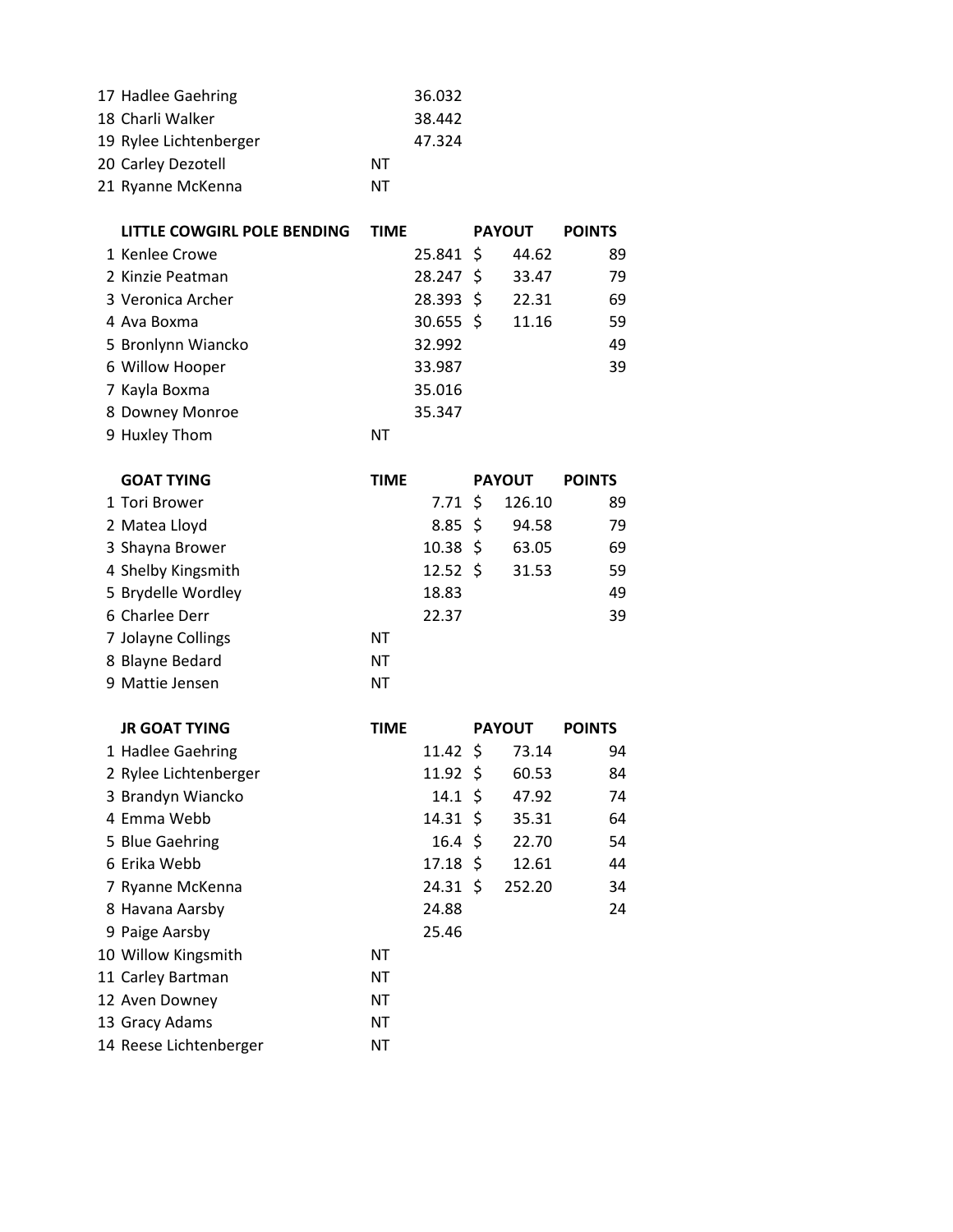| <b>TEAM ROPING</b>                       | <b>TIME</b> |       | <b>PAYOUT</b> | <b>POINTS</b> |
|------------------------------------------|-------------|-------|---------------|---------------|
| 1 Jacky Lockhart / Pam Vancuren          |             | 10.25 | \$<br>232.07  | 109           |
| 2 Tracey Matthews / Shelby Kingsmit      |             | 11.58 | \$<br>192.06  | 99            |
| 3 Shayna Jones / Laurie Morasch          |             | 14.3  | \$<br>152.05  | 89            |
| 4 Kim Welter / Cassidy Clark             |             | 15.56 | \$<br>112.04  | 79            |
| 5 Cassidy Clark / Trish Seitz            |             | 15.72 | \$<br>72.02   | 69            |
| 6 Matea Lloyd / Karen Lloyd              |             | 16.17 | \$<br>40.01   | 59            |
| 7 Brittany Kaiser / Katie Keates         |             | 25.09 |               | 49            |
| 8 Erika Webb / Courtney Helmig           | <b>NT</b>   |       |               |               |
| 9 Priscilla Keates / Katie Keates        | <b>NT</b>   |       |               |               |
| 10 Peggy Monkman / Tanis Cross           | <b>NT</b>   |       |               |               |
| 11 Brittany Kaiser / Rose Lang           | ΝT          |       |               |               |
| 12 Emma Webb / Erika Webb                | <b>NT</b>   |       |               |               |
| 13 Jolayne Collings / Cyd Collings       | ΝT          |       |               |               |
| 14 Shayna Jones / Mandy Havin            | <b>NT</b>   |       |               |               |
| 15 Tracey Matthews / Brenda Knight       | <b>NT</b>   |       |               |               |
| 16 Matea Lloyd / Cyd Collings            | <b>NT</b>   |       |               |               |
| 17 Peggy Monkman / Rose Lang             | <b>NT</b>   |       |               |               |
| 18 Rose Perozak / Nadine Jensen          | <b>NT</b>   |       |               |               |
| 19 Melissa Burton / Kirsty McCormack NT  |             |       |               |               |
| 20 Priscilla Keates / Pam Vancuren       | <b>NT</b>   |       |               |               |
| 21 Emma Webb / Andrea Hunter             | <b>NT</b>   |       |               |               |
| 22 Melissa Burton / Courtney Helmig      | <b>NT</b>   |       |               |               |
| 23 Kim Welter / Katie Shuck              | <b>NT</b>   |       |               |               |
| 24 Dana Cummings / Nadine Jensen         | <b>NT</b>   |       |               |               |
| 25 Shelby Kingsmith / Karen Lloyd        | <b>NT</b>   |       |               |               |
| 26 Jacky Lockhart / Mandy Havin          | ΝT          |       |               |               |
| 27 Katie Schuk / Kirsty McCormack        | ΝT          |       |               |               |
| 28 Rose Perozak / Brenda Knight          | <b>NT</b>   |       |               |               |
| 29 Dana Cummings / Tanis Cross           | ΝT          |       |               |               |
| 30 Shelly Van Loon / Courtney Helmig MED |             |       |               |               |
| 31 Alisa Brace / Andrea Hunter           | <b>MED</b>  |       |               |               |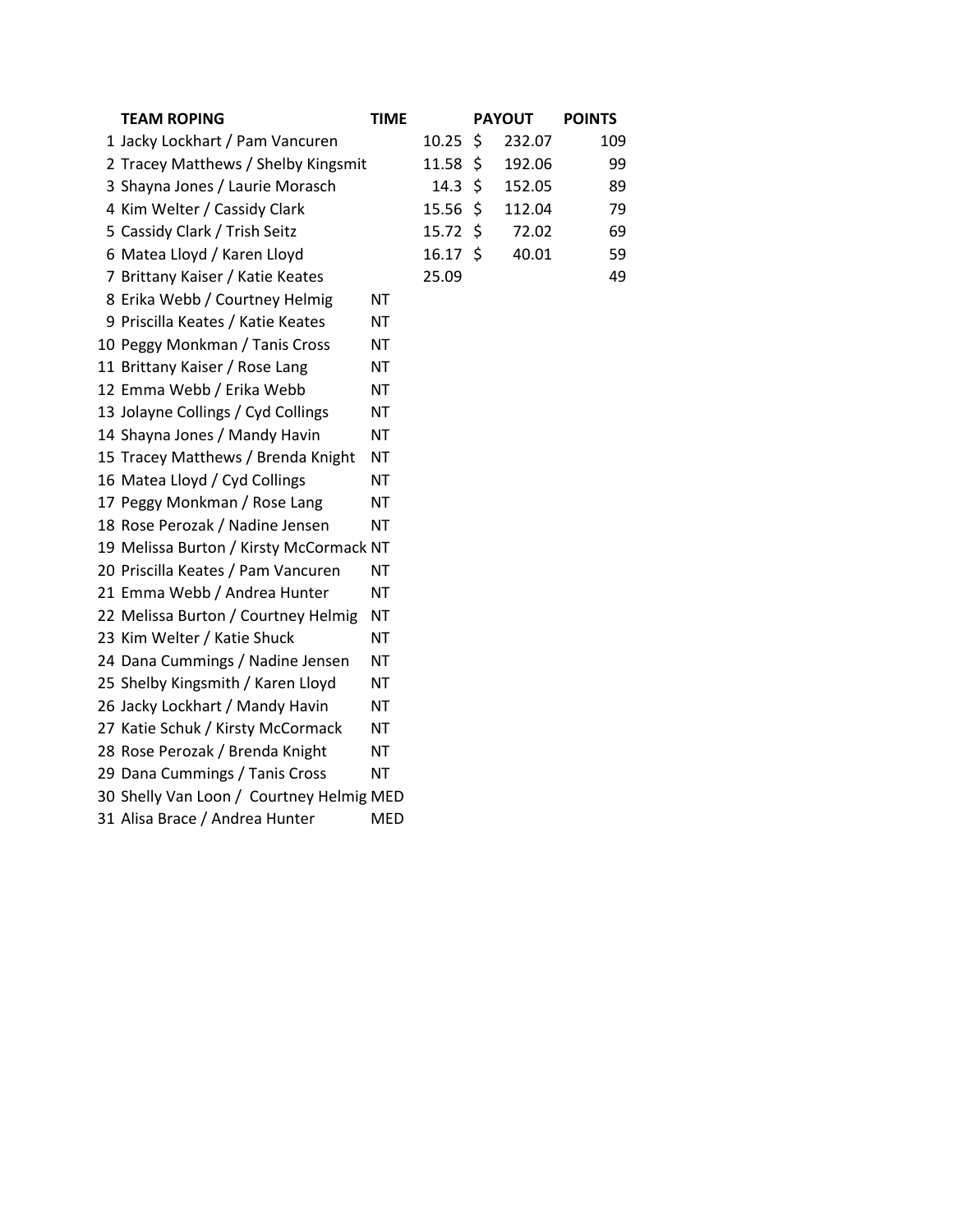| <b>BARREL RACING</b>      | <b>TIME</b> |                     | <b>PAYOUT</b> | <b>POINTS</b> |                     |            |
|---------------------------|-------------|---------------------|---------------|---------------|---------------------|------------|
| 1 Maria Butterfield       |             | $16.65 \; \simeq$   | 309.43        | 120           |                     |            |
| 2 Rose Perozak            |             | $16.798 \;$ \$      | 256.08        | 110           |                     |            |
| 3 Shayna Jones            |             | $16.829$ \$         | 202.73        | 100           |                     |            |
| 4 Bailey Sears            |             | $16.871 \text{ }$   | 149.38        | 90            |                     |            |
| 5 Brooke Emard            |             | $17.16 \; \text{S}$ | 96.03         | 80            |                     |            |
| 6 Laurie Morasch          |             | $17.181 \;$ \$      | 53.35         | 70            |                     |            |
| 7 Trish Brown             |             | 17.19               |               | 60            |                     |            |
| 8 Judy Goodine            |             | 17.206              |               | 50            |                     |            |
| 9 Kipty Terry             |             | 17.249              |               |               |                     |            |
| 10 Trish Seitz            |             | 17.388              |               |               |                     |            |
| 11 Janel Lockhat          |             | 17.468              |               |               |                     |            |
| 12 Rhonda Wolf-Wasylowich |             | 17.501              |               |               |                     |            |
| 13 Amanda Kemble          |             | 17.559              |               |               |                     |            |
| 14 Danie Rairdan          |             | 17.665              |               |               |                     |            |
| 15 Mattie Jensen          |             | 17.675              |               |               |                     |            |
| 16 Hunter Prive           |             | 17.689              |               |               |                     |            |
| 17 Carla Ostrom           |             | 17.727              |               |               |                     |            |
| 18 Jolayne Collings       |             | 17.727              |               |               |                     |            |
| 19 Kim Welter             |             | 17.862              |               |               |                     |            |
| 20 Rayanne Derr           |             | 17.869              |               |               |                     |            |
| 21 Lorna Hodge            |             | 18.048              |               |               |                     |            |
| 22 Matea Lloyd            |             | 18.093              |               |               |                     |            |
| 23 Coraleen Jones         |             | 18.122              |               |               |                     |            |
| 24 Shelby Kingsmith       |             | 18.177              |               |               |                     |            |
| 25 Val Leibel             |             | 18.317              |               |               |                     |            |
| 26 Brenda Knight          |             | 18.324              |               |               |                     |            |
| 27 Blayne Bedard          |             | 18.966              |               |               |                     |            |
| 28 Donalee Ferguson       |             | 19.172              |               |               | 37 Amanda Crowe     | NΤ         |
| 29 Charlee Derr           |             | 20.018              |               |               | 38 Brittany Kaiser  | NT         |
| 30 Amber Peatman          |             | 20.145              |               |               | 39 Rorie Perrott    | <b>NT</b>  |
| 31 Brittany Strandquist   |             | 21.103              |               |               | 40 Cyd Collings     | <b>NT</b>  |
| 32 Alysha Marie           |             | 21.59               |               |               | 41 Shelly VanLoon   | <b>MED</b> |
| 33 Kayley Goodine         |             | 22.525              |               |               | 42 Michelle Ward    | <b>MED</b> |
| 34 Char Emard             |             | 22.94               |               |               | 43 Paige Campbell   | <b>VET</b> |
| 35 Jacey Jones            |             | 28.33               |               |               | 44 Priscilla Keates | <b>VET</b> |
| 36 Kacee Ward             |             | 30.088              |               |               |                     |            |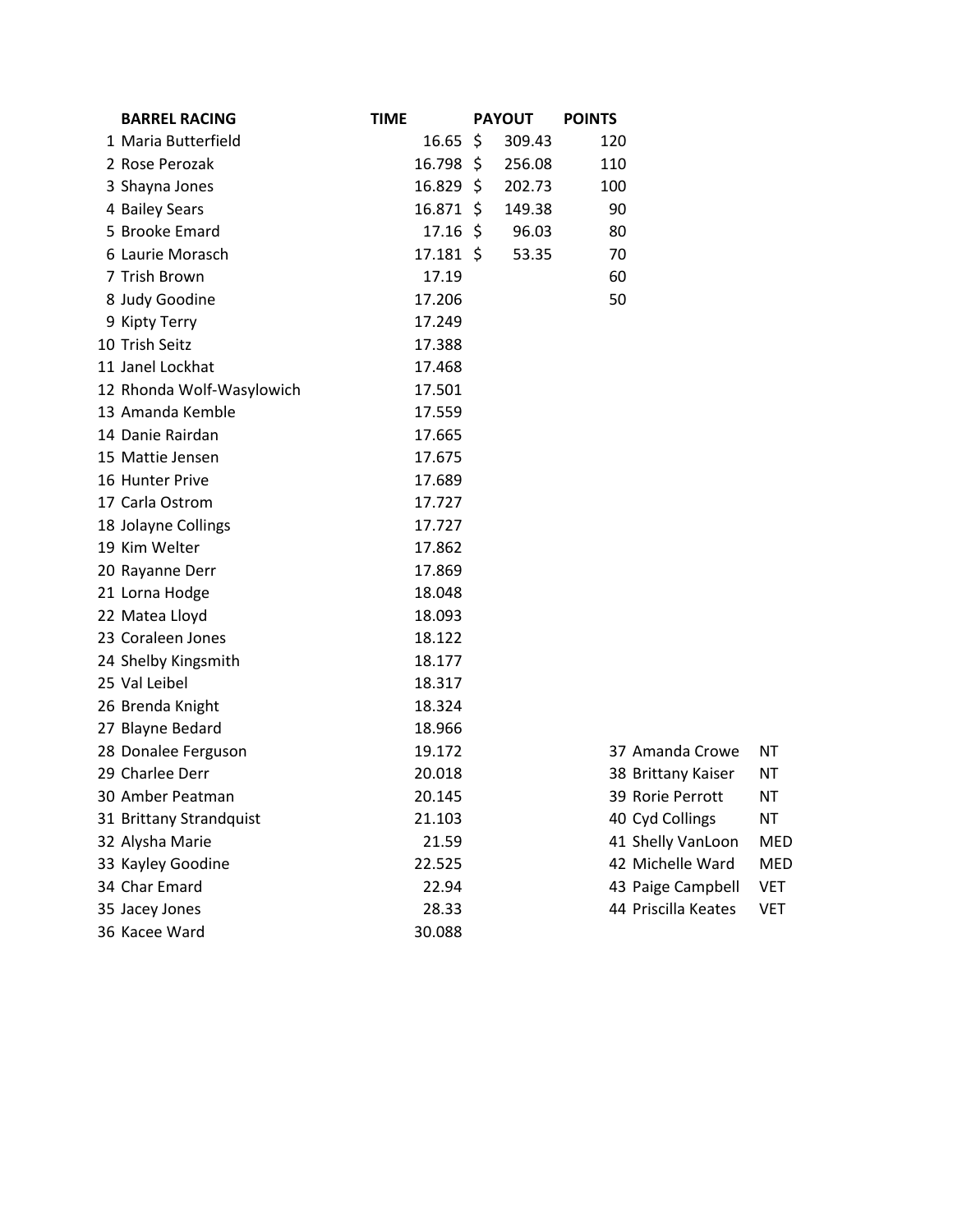| <b>JR BARREL RACING</b> | <b>TIME</b> |                     |     | <b>PAYOUT</b> | <b>POINTS</b> |
|-------------------------|-------------|---------------------|-----|---------------|---------------|
| 1 Izzy Walker           | 16.948      |                     | \$  | 111.11        | 103           |
| 2 Keeley Scott          |             | $17.53 \; \text{S}$ |     | 91.96         | 93            |
| 3 Taya Maurer           | 17.542      |                     | \$  | 72.80         | 83            |
| 4 Reese Lichtenberger   |             | 17.57               | -\$ | 53.64         | 73            |
| 5 Emma Webb             | 17.792      |                     | -\$ | 34.48         | 63            |
| 6 Willow Kingsmith      | 17.884 \$   |                     |     | 19.16         | 53            |
| 7 Ryanne McKenna        | 18.054      |                     |     |               | 43            |
| 8 Hadlee Gaehring       | 18.263      |                     |     |               | 33            |
| 9 Charli Walker         | 18.611      |                     |     |               |               |
| 10 Carley Bartman       | 18.681      |                     |     |               |               |
| 11 Blue Gaehring        | 18.957      |                     |     |               |               |
| 12 Brandyn Wiancko      | 19.065      |                     |     |               |               |
| 13 Gracy Adams          | 19.444      |                     |     |               |               |
| 14 Dylan Walker         | 19.677      |                     |     |               |               |
| 15 Isabella Taylor      | 19.706      |                     |     |               |               |
| 16 Andi Powell          | 22.142      |                     |     |               |               |
| 17 Erika Webb           | 22.439      |                     |     |               |               |
| 18 Rylee Lichtenberger  | 22.654      |                     |     |               |               |
| 19 Carley Dezotell      | 22.669      |                     |     |               |               |
| 20 Havana Aarsby        | 22.899      |                     |     |               |               |
| 21 Aven Downey          | 22.973      |                     |     |               |               |
| 22 Paige Aarsby         | 24.283      |                     |     |               |               |
| 23 Sarah Bjornson       | TO          |                     |     |               |               |

| LITTLE COWGIRL BARREL RACING TIME |    |             | <b>PAYOUT</b> |       | <b>POINTS</b> |
|-----------------------------------|----|-------------|---------------|-------|---------------|
| 1 Ava Boxma                       |    | 17.388 \$   |               | 44.62 | 89            |
| 2 Bronlynn Wiancko                |    | $19.563$ \$ |               | 33.47 | 79            |
| 3 Kenlee Crowe                    |    | $20.358$ \$ |               | 22.31 | 69            |
| 4 Kayla Boxma                     |    | $22.668$ \$ |               | 11.16 | 59            |
| 5 Kinzie Peatman                  |    | 24.865      |               |       | 49            |
| 6 Downey Monroe                   |    | 25.681      |               |       | 39            |
| 7 Willow Hooper                   |    | 26.641      |               |       |               |
| 8 Veronica Archer                 | ΝT |             |               |       |               |
| 9 Huxley Thom                     | ΝT |             |               |       |               |